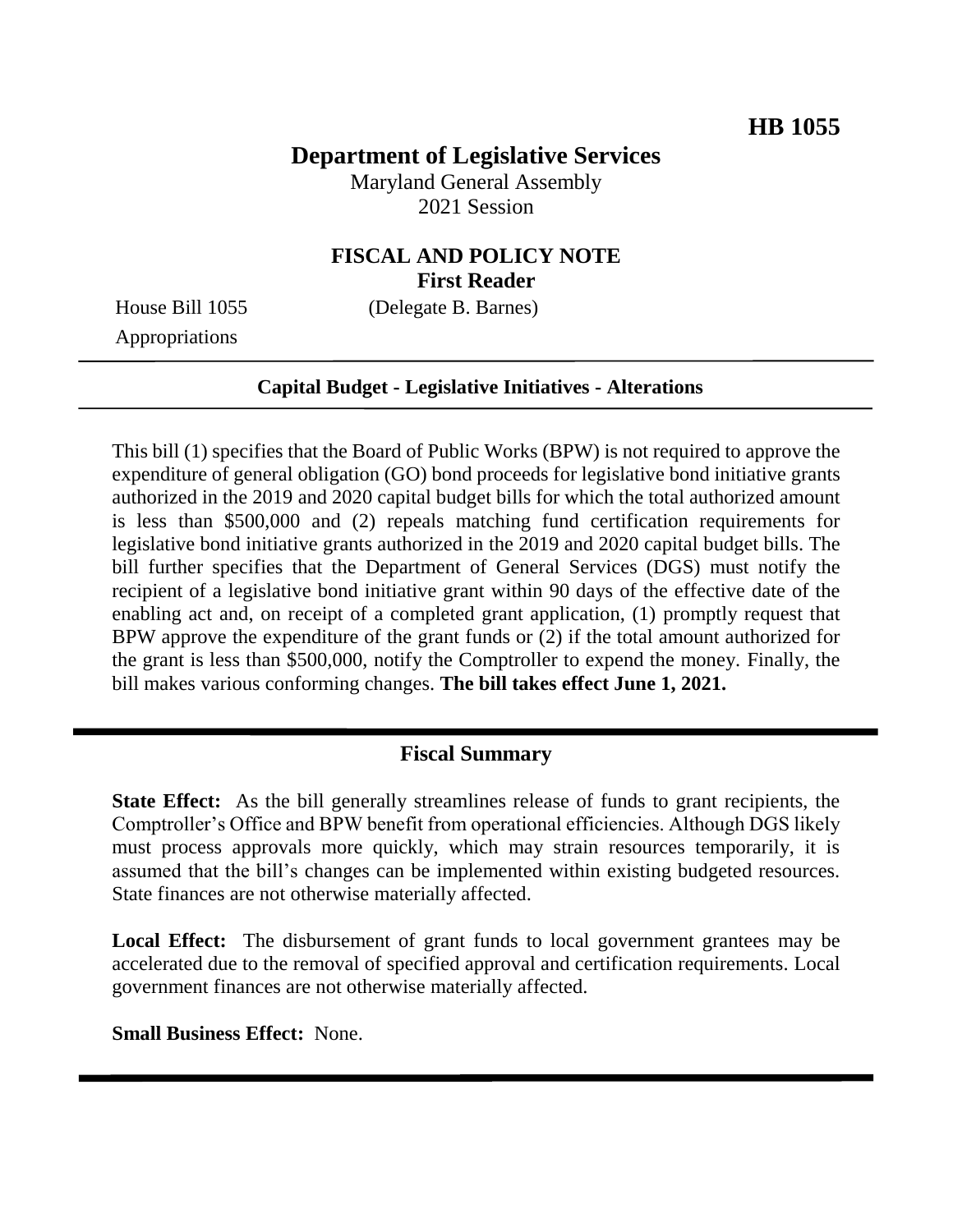## **Analysis**

**Bill Summary:** On notice by DGS, the Comptroller must expend money from the State and Local Facilities Loan Fund for any expenditure authorized by an enabling act for which the total authorized amount is less than \$500,000, regardless of whether the bonds have been sold to specifically fund the enabling act. The bill further specifies that BPW approval is not required for a contract to spend the proceeds of a GO loan if the total amount of the expenditure authorized by the enabling act is less than \$500,000.

**Current Law:** Proceeds from the sale of State GO bonds are deposited in the State and Local Facilities Loan Fund. On approval by BPW, the Comptroller may expend money from the fund for any expenditure authorized by an enabling act, regardless of whether the bonds have been sold to specifically fund that enabling act.

Section 8-301 of the State Finance and Procurement Article specifies that, except as otherwise provided by law, a contract to spend the proceeds of a GO loan that has been authorized by any act of the General Assembly may not be executed until BPW approves the contract. Language in the annual capital budget bill also requires BPW approval for the expenditure of proceeds from the sale of bonds authorized in the capital budget bill.

In addition, language in the annual capital budget bill specifies requirements related to the provision and certification of matching funds for legislative bond initiative grants. When matching funds are required, a grantee generally must present evidence of a matching fund to BPW within two years of the authorization for State debt. The 2019 and 2020 capital budget bills require (in Section 1) that specified grantees provide evidence of matching funds by June 1, 2021, and June 1, 2022, respectively.

## **Additional Information**

**Prior Introductions:** None.

**Designated Cross File:** None.

**Information Source(s):** Comptroller's Office; Department of Budget and Management; Department of General Services; Board of Public Works; Department of Legislative **Services**